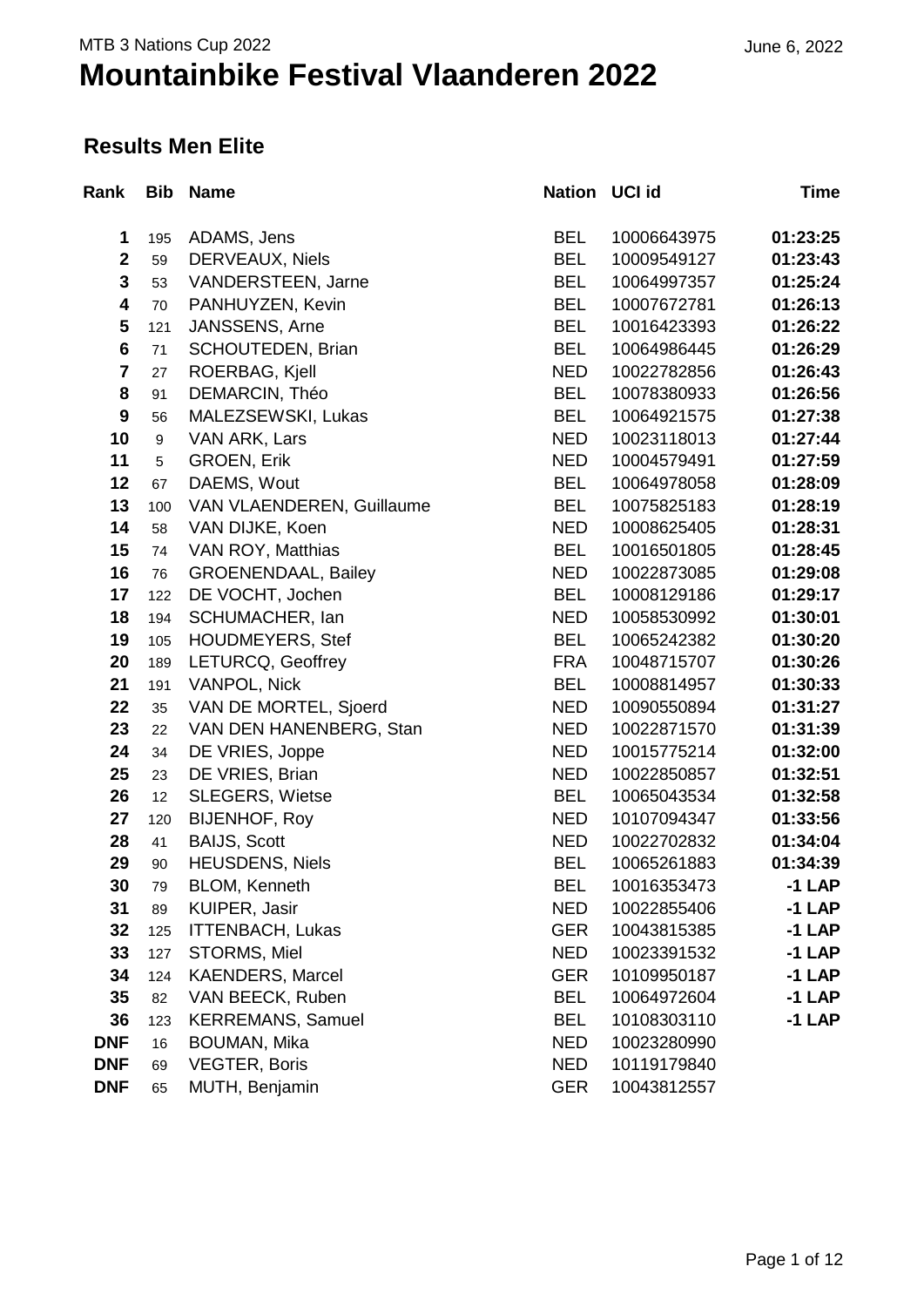#### **Results Men Junior U19**

| Rank                    | <b>Bib</b> | <b>Name</b>                  | <b>Nation</b> | <b>UCI id</b> | Time     |
|-------------------------|------------|------------------------------|---------------|---------------|----------|
| 1                       | 200        | TEUNISSEN VAN MANEN, Rens    | <b>NED</b>    | 10023340204   | 01:13:36 |
| $\mathbf 2$             | 329        | HAVERDINGS, David            | <b>NED</b>    | 10049010545   | 01:14:22 |
| 3                       | 306        | CORSUS, Yordi                | <b>BEL</b>    | 10065119518   | 01:14:43 |
| 4                       | 211        | JOCHEMS, Jelte               | <b>NED</b>    | 10023351015   | 01:16:39 |
| 5                       | 328        | DE BRUYCKERE, Kay            | <b>BEL</b>    | 10065053638   | 01:17:00 |
| $\bf 6$                 | 309        | <b>BERTON, Noa</b>           | <b>LUX</b>    | 10034997782   | 01:17:23 |
| $\overline{\mathbf{7}}$ | 203        | VAN GEEST, Kas               | <b>NED</b>    | 10078080132   | 01:17:46 |
| 8                       | 287        | STIENS, Milan                | <b>BEL</b>    | 10065092236   | 01:17:59 |
| $\boldsymbol{9}$        | 330        | VAN DEN EIJNDEN, Guus        | <b>NED</b>    | 10022787405   | 01:18:31 |
| 10                      | 296        | MARCHAND, Robbe              | <b>BEL</b>    | 10089840976   | 01:18:38 |
| 11                      | 213        | PLAS, Yaël                   | <b>NED</b>    | 10023276546   | 01:18:50 |
| 12                      | 215        | VANHOOYDONCK, Seppe          | <b>BEL</b>    | 10065056365   | 01:19:08 |
| 13                      | 208        | KLIJN, Nick                  | <b>NED</b>    | 10023070422   | 01:19:22 |
| 14                      | 222        | SONDERMEIJER, Tim            | <b>NED</b>    | 10023106794   | 01:19:25 |
| 15                      | 268        | DEPREZ, Finn                 | <b>BEL</b>    | 10072841122   | 01:20:04 |
| 16                      | 290        | DE BRAUWERE, Sil             | <b>BEL</b>    | 10090915050   | 01:20:19 |
| 17                      | 273        | MICHIELS, Ruben              | <b>BEL</b>    | 10065082536   | 01:20:33 |
| 18                      | 292        | SEYNAVE, Yentl               | <b>BEL</b>    | 10065062126   | 01:20:34 |
| 19                      | 228        | <b>BOLLEN, Lars</b>          | <b>BEL</b>    | 10065062530   | 01:21:07 |
| 20                      | 252        | GROENHUIZEN, Fabian          | <b>NED</b>    | 10054199843   | 01:21:16 |
| 21                      | 234        | <b>DIEPSTRA, Patrick</b>     | <b>NED</b>    | 10023083354   | 01:21:27 |
| 22                      | 286        | SCHOUTEDEN, Evan             | <b>BEL</b>    | 10065067075   | 01:21:41 |
| 23                      | 248        | <b>WILLEMSE, Stef Pieter</b> | <b>NED</b>    | 10115767359   | 01:21:44 |
| 24                      | 399        | <b>GEVAERT, Miles</b>        | <b>BEL</b>    | 10065066671   | 01:21:47 |
| 25                      | 218        | WIT, Lars                    | <b>NED</b>    | 10061146760   | 01:21:55 |
| 26                      | 297        | <b>FLEERACKERS, Tibo</b>     | <b>BEL</b>    | 10065049493   | 01:21:56 |
| 27                      | 321        | VANHOUDT, Yenthe             | <b>BEL</b>    | 10064791334   | 01:21:57 |
| 28                      | 266        | SCHOOFS, Daan                | <b>NED</b>    | 10051287722   | 01:22:35 |
| 29                      | 280        | SMULDERS, Thijmen            | <b>NED</b>    | 10086643818   | 01:22:58 |
| 30                      | 323        | DE KEERSMAEKER, Jens         | BEL           | 10065108202   | 01:23:17 |
| 31                      | 310        | SAWINSKY, Phil               | <b>GER</b>    | 10097266126   | 01:23:25 |
| 32                      | 324        | VAN LOOCKE, Lars             | <b>BEL</b>    | 10084631773   | 01:23:39 |
| 33                      | 311        | PERNEEL, Robin               | <b>BEL</b>    | 10123750661   | 01:24:00 |
| 34                      | 261        | OP HET ROODT, Arjan          | NED           | 10088442358   | 01:24:10 |
| 35                      | 217        | <b>BALTUSSEN, Lucas</b>      | <b>NED</b>    | 10097280270   | 01:24:52 |
| 36                      | 241        | VAN 'T HOOG, Jesse           | <b>NED</b>    | 10095101208   | 01:24:58 |
| 37                      | 253        | SMEENGE, Noud                | <b>NED</b>    | 10117181943   | 01:26:06 |
| 38                      | 264        | VAN DER WAL, Sil             | <b>NED</b>    | 10096972500   | 01:26:13 |
| 39                      | 230        | <b>TURK, Casper</b>          | <b>NED</b>    | 10023347577   | 01:28:36 |
| 40                      | 231        | SLOMP, Dion                  | <b>NED</b>    | 10023353338   | -1 LAP   |
| 41                      | 240        | DEN OUDENDAMMER, Wout        | <b>NED</b>    | 10112813711   | -1 LAP   |
| 42                      | 229        | BASSA, Jelmer                | NED           | 10023442052   | -1 LAP   |
| 43                      | 245        | <b>STEENBERGEN, Mike</b>     | <b>BEL</b>    | 10065095367   | -1 LAP   |
| 44                      | 232        | GRIT, Niels                  | NED           | 10094783633   | $-1$ LAP |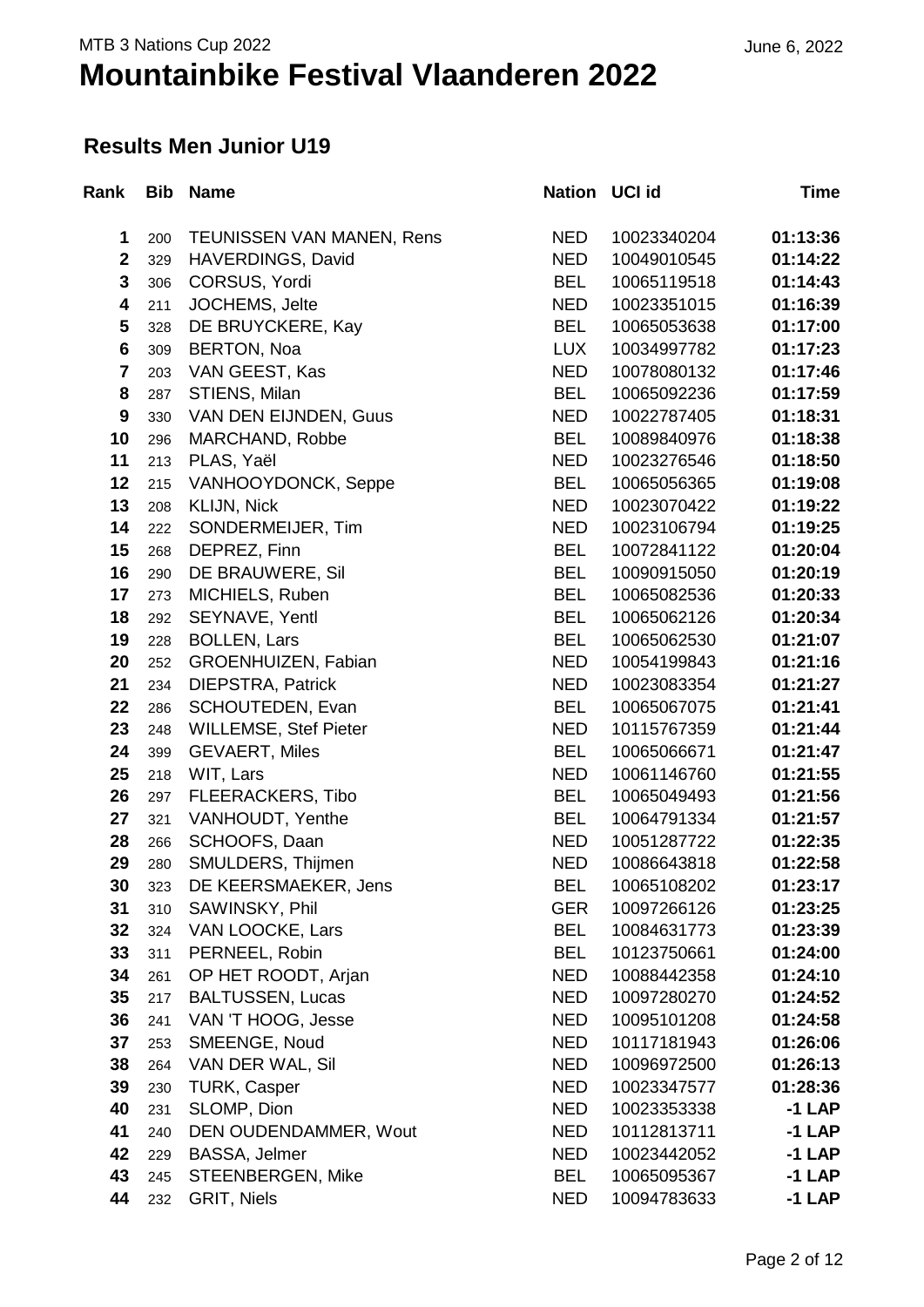#### **Results Men Junior U19**

| Rank       | <b>Bib</b> | <b>Name</b>              | Nation UCI id |             | <b>Time</b> |
|------------|------------|--------------------------|---------------|-------------|-------------|
|            |            |                          |               |             |             |
| 45         | 304        | KALWEIT, Jonathan        | <b>LUX</b>    | 10035009708 | $-1$ LAP    |
| 46         | 272        | VAN DE HATERD, Jurre     | <b>NED</b>    | 10023422349 | $-1$ LAP    |
| 47         | 325        | <b>WERRIE, Renger</b>    | <b>NED</b>    | 10119026761 | $-1$ LAP    |
| 48         | 225        | VAN HOEYMISSEN, Sybe     | <b>BEL</b>    | 10075375751 | $-1$ LAP    |
| 49         | 246        | DE RIDDER, Sus           | <b>NED</b>    | 10070808768 | $-1$ LAP    |
| 50         | 295        | <b>MENSAERT, Mathias</b> | <b>BEL</b>    | 10064271978 | $-1$ LAP    |
| 51         | 258        | <b>BERKENPIES, Joey</b>  | <b>NED</b>    | 10094612770 | $-1$ LAP    |
| 52         | 235        | VERVAEKE, Ruben          | <b>BEL</b>    | 10065066166 | $-1$ LAP    |
| 53         | 274        | VAN REES, Christiaan     | <b>NED</b>    | 10022815996 | $-1$ LAP    |
| 54         | 260        | <b>BLOMSMA, Mitchell</b> | <b>NED</b>    | 10093751490 | $-1$ LAP    |
| 55         | 327        | NUIJENS, Cas             | <b>NED</b>    | 10111825220 | $-1$ LAP    |
| 56         | 322        | <b>BRUNS, Lucas</b>      | <b>NED</b>    | 10023103865 | $-1$ LAP    |
| 57         | 251        | VERKLEIJ, Jordy          | <b>NED</b>    | 10089136415 | $-1$ LAP    |
| 58         | 326        | SAMYN, Xander            | <b>BEL</b>    | 10065115272 | $-1$ LAP    |
| <b>DNF</b> | 277        | VAN EIJSDEN, Bram        | <b>NED</b>    | 10023394865 |             |
| <b>DNF</b> | 256        | VAN KERKVOORDE, Ruben    | <b>NED</b>    | 10023428817 |             |
| <b>DNF</b> | 233        | HOVING, Sander           | <b>NED</b>    | 10094141211 |             |
| <b>DNF</b> | 275        | VOSTERS, Bo              | <b>NED</b>    | 10099547343 |             |
| <b>DNF</b> | 202        | <b>GRUITERS, Morris</b>  | <b>NED</b>    | 10023311508 |             |
| <b>DNF</b> | 291        | KOEHORST, Jidde          | <b>NED</b>    | 10091459058 |             |
| <b>DNF</b> | 236        | VOOGT, Xavier            | <b>NED</b>    | 10104844149 |             |
| <b>DNF</b> | 212        | <b>BOUTEN, Freek</b>     | <b>NED</b>    | 10023401131 |             |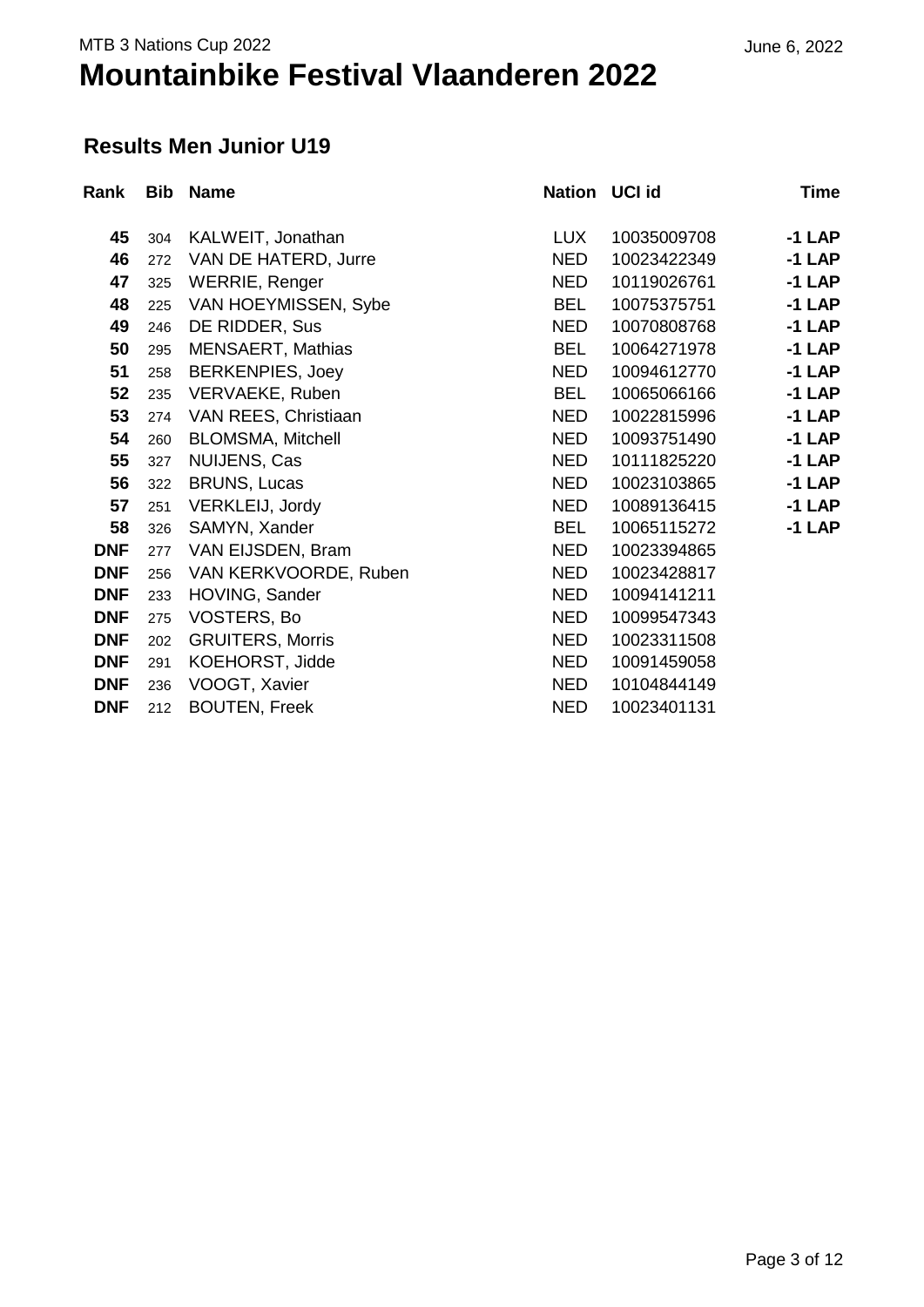#### **Results Men Youth U17**

| Rank Bib         |     | <b>Name</b>                 | Nation UCI id |             | Time     |
|------------------|-----|-----------------------------|---------------|-------------|----------|
| 1                | 400 | TIESTERS, Bram              | <b>BEL</b>    | 10065142150 | 00:54:02 |
| $\mathbf{2}$     | 443 | DE KEERSMAEKER, Mathias     | <b>BEL</b>    | 10065181556 | 00:54:32 |
| 3                | 401 | VAN LEE, Sverre             | <b>BEL</b>    | 10065145382 | 00:55:37 |
| 4                | 504 | TIELENS, Zander             | <b>BEL</b>    | 10065132753 | 00:56:03 |
| 5                | 402 | VAN GEEST, Brent            | <b>NED</b>    | 10105914886 | 00:56:20 |
| $6\phantom{1}6$  | 495 | <b>TEULINGKX, Otto</b>      | <b>BEL</b>    | 10075373731 | 00:57:24 |
| $\overline{7}$   | 405 | MEIJERINK, Bram             | <b>NED</b>    | 10023161358 | 00:57:31 |
| 8                | 406 | VANHOUDT, Yoren             | <b>BEL</b>    | 10065141039 | 00:57:52 |
| $\boldsymbol{9}$ | 448 | VAN ELSEN, Kobe             | <b>BEL</b>    | 10087647968 | 00:58:05 |
| 10               | 463 | VAN ZEELAND, Louis Marino   | <b>NED</b>    | 10087982014 | 00:58:35 |
| 11               | 454 | NIJMANDS, Boet              | <b>NED</b>    | 10089239273 | 00:58:43 |
| 12               | 452 | <b>BRASPENNING, Martijn</b> | <b>NED</b>    | 10049011252 | 00:59:03 |
| 13               | 466 | VAN DER MADE, Jorn          | <b>NED</b>    | 10023153274 | 00:59:12 |
| 14               | 444 | SMIT, Lars                  | <b>NED</b>    | 10023124477 | 00:59:14 |
| 15               | 422 | WIJCKMANS, Sebbe            | <b>BEL</b>    | 10065179435 | 00:59:18 |
| 16               | 407 | <b>TER SCHURE, Stijn</b>    | <b>NED</b>    | 10023205414 | 00:59:21 |
| 17               | 430 | <b>VIVEEN, Luuk</b>         | <b>NED</b>    | 10101410652 | 00:59:24 |
| 18               | 536 | ANCIAUX, Adrien             | <b>BEL</b>    | 10078299087 | 00:59:27 |
| 19               | 510 | <b>ENNEKENS, Mathe</b>      | <b>BEL</b>    | 10065192165 | 00:59:45 |
| 20               | 507 | DEKIEN, Miel                | <b>BEL</b>    | 10065139625 | 01:00:05 |
| 21               | 598 | <b>BOUILLON, Nolan</b>      | <b>BEL</b>    | 10064271675 | 01:00:35 |
| 22               | 479 | ROELING, Kaj                | <b>NED</b>    | 10023197431 | 01:00:51 |
| 23               | 496 | <b>GENTEN, Luis</b>         | <b>BEL</b>    | 10078299794 | 01:00:51 |
| 24               | 552 | JANSSEN, Joran              | <b>FRA</b>    | 10070687520 | 01:00:56 |
| 25               | 508 | DIDION, Clément             | <b>BEL</b>    | 10078299592 | 01:01:04 |
| 26               | 442 | PETERS, Tygo                | <b>NED</b>    | 10065490340 | 01:01:10 |
| 27               | 499 | <b>BLEUX, Mathias</b>       | <b>BEL</b>    | 10065190751 | 01:01:18 |
| 28               | 441 | <b>INPIJN, Rick</b>         | <b>NED</b>    | 10053821038 | 01:01:23 |
| 29               | 415 | PAREDIS, Lars               | <b>BEL</b>    | 10065132046 | 01:01:27 |
| 30               | 429 | <b>BORGMANS, Vic</b>        | <b>BEL</b>    | 10065205303 | 01:01:33 |
| 31               | 484 | TRUYEN, Joffe               | <b>BEL</b>    | 10065137504 | 01:01:39 |
| 32               | 450 | SPIJKER, Mart               | <b>NED</b>    | 10023257651 | 01:01:42 |
| 33               | 423 | LANDMAN, Tobias             | <b>NED</b>    | 10084619043 | 01:01:48 |
| 34               | 491 | BRUEL, Jonas                | <b>NED</b>    | 10083340865 | 01:01:57 |
| 35               | 505 | FERKET, Jasper              | <b>BEL</b>    | 10065180445 | 01:02:08 |
| 36               | 488 | <b>KERKLAAN, Julian</b>     | <b>NED</b>    | 10088775996 | 01:02:08 |
| 37               | 597 | VAN WAARDENBURG, Björn      | <b>NED</b>    | 10064119812 | 01:02:09 |
| 38               | 465 | DRAGT, Wouter               | <b>NED</b>    | 10060169484 | 01:02:27 |
| 39               | 416 | VAN DIJKEN, Seb             | <b>NED</b>    | 10082390265 | 01:02:32 |
| 40               | 426 | BERTELOOT, Maxime           | <b>BEL</b>    | 10105835872 | 01:02:36 |
| 41               | 481 | VAN HET ENDE, Huub          | <b>NED</b>    | 10084540433 | 01:02:52 |
| 42               | 490 | VAN NEDERPELT, Jurre        | <b>NED</b>    | 10063914900 | 01:02:53 |
| 43               | 438 | THUNNISSEN, Camiel          | <b>NED</b>    | 10023429726 | 01:02:54 |
| 44               | 523 | LOSFELD, Louis              | <b>BEL</b>    | 10091517056 | 01:02:54 |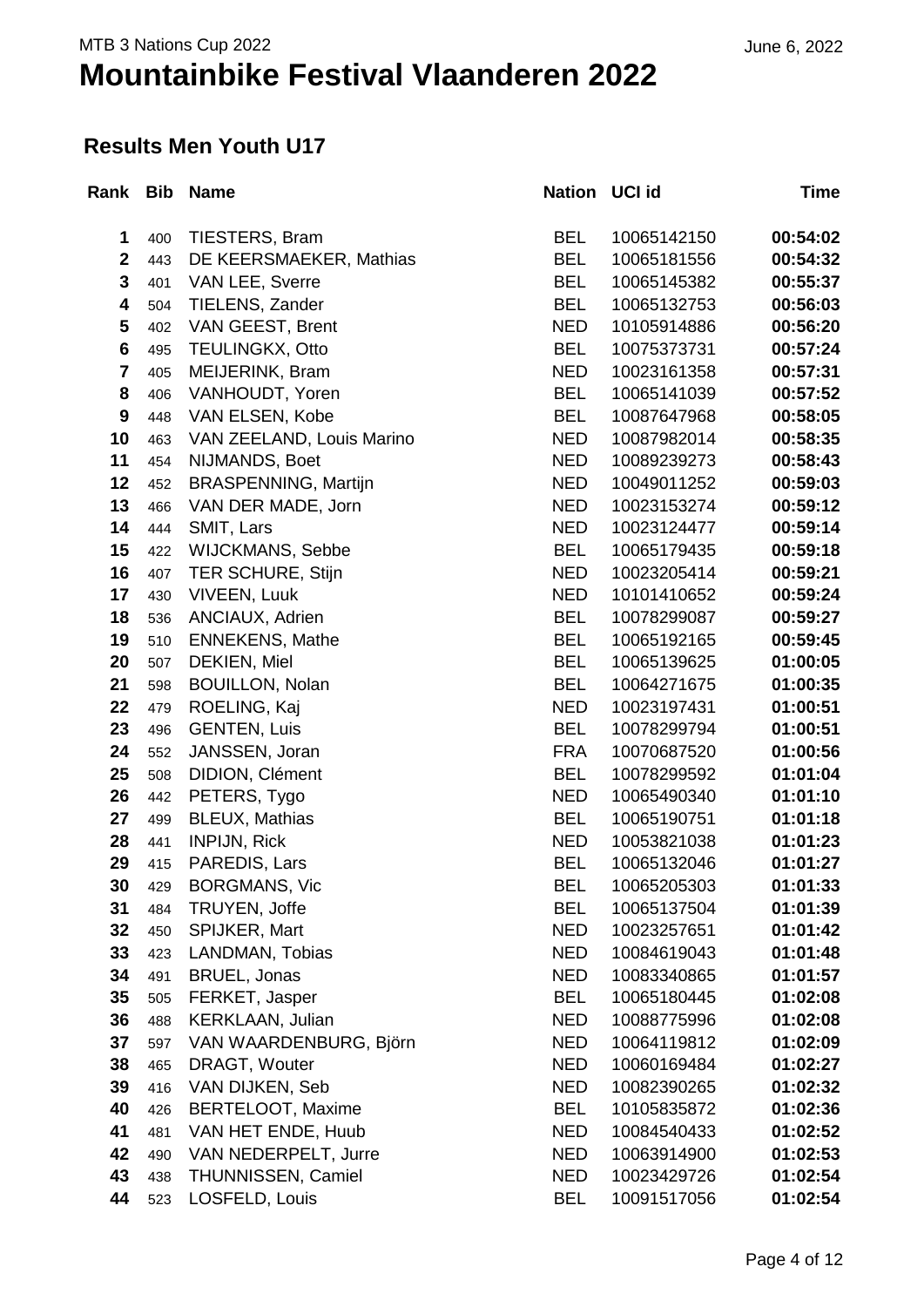#### **Results Men Youth U17**

|            |     | Rank Bib Name             | Nation UCI id |             | Time     |
|------------|-----|---------------------------|---------------|-------------|----------|
| 45         | 464 | DE BRUIJN, Stijn          | <b>NED</b>    | 10123734190 | 01:03:00 |
| 46         | 525 | VAN DER CRUYSSEN, Xander  | <b>BEL</b>    | 10065147911 | 01:03:21 |
| 47         | 474 | <b>SCHOLTEN, Rocco</b>    | <b>NED</b>    | 10102493921 | 01:03:21 |
| 48         | 477 | <b>WILDERMANS, Jitse</b>  | <b>BEL</b>    | 10059425315 | 01:03:40 |
| 49         | 436 | <b>GEURTSEN, Daan</b>     | <b>NED</b>    | 10118523573 | 01:03:40 |
| 50         | 550 | <b>MIJNTEN, Rinus</b>     | <b>NED</b>    | 10100123986 | 01:03:44 |
| 51         | 436 | <b>GEURTSEN, Daan</b>     | <b>NED</b>    | 10118523573 | 01:03:49 |
| 52         | 538 | <b>HERMANS, Thorben</b>   | <b>BEL</b>    | 10075376458 | 01:04:00 |
| 53         | 548 | <b>NEYENS, Jules</b>      | <b>BEL</b>    | 10086556215 | 01:04:11 |
| 54         | 432 | <b>VANDEN ECKER, Bas</b>  | <b>BEL</b>    | 10065193175 | 01:04:13 |
| 55         | 414 | TE WINKEL, Julian         | <b>NED</b>    | 10104708248 | 01:04:17 |
| 56         | 544 | VAN GOETHEM, Jules        | <b>BEL</b>    | 10097422033 | 01:04:21 |
| 57         | 551 | CARDIJN, Jorre            | <b>BEL</b>    | 10126807575 | 01:04:37 |
| 58         | 519 | <b>VAN HERCK, Sverre</b>  | <b>BEL</b>    | 10122708620 | 01:04:53 |
| 59         | 517 | DE GROOTE, Emile          | <b>BEL</b>    | 10078303434 | 01:05:19 |
| 60         | 433 | VAN DER HORST, Thomas     | <b>NED</b>    | 10083142623 | 01:05:23 |
| 61         | 456 | VAN DER VOORT, Boris      | <b>NED</b>    | 10023073452 | 01:05:23 |
| 62         | 486 | <b>BYNENS, Wout</b>       | <b>BEL</b>    | 10065177415 | 01:05:42 |
| 63         | 471 | VAN DEN BERG, Rif         | <b>NED</b>    | 10023200259 | 01:05:58 |
| 64         | 459 | PREIJER, Max              | <b>NED</b>    | 10087640995 | 01:06:39 |
| 65         | 546 | NEYENS, Daan              | <b>BEL</b>    | 10086558437 | 01:07:06 |
| 66         | 540 | <b>EVERAERTS, Romain</b>  | <b>BEL</b>    | 10078507639 | 01:07:15 |
| 67         | 411 | LIEWES, Jasper            | <b>NED</b>    | 10076032927 | $-1$ LAP |
| 68         | 453 | <b>GERRITSEN, Timo</b>    | <b>NED</b>    | 10023264624 | $-1$ LAP |
| 69         | 547 | VAN DER ROEST, Arvid      | <b>NED</b>    | 10129132545 | $-1$ LAP |
| 70         | 478 | WESSELS, Hugo             | <b>NED</b>    | 10023217639 | $-1$ LAP |
| 71         | 425 | SLABBEKOORN, Jens         | <b>NED</b>    | 10045773977 | $-1$ LAP |
| 72         | 497 | JANSSENS, Miel            | <b>BEL</b>    | 10089093167 | $-1$ LAP |
| 73         | 435 | SPIJKER, Joost            | <b>NED</b>    | 10051002883 | $-1$ LAP |
| 74         | 518 | VERVLOET, Cédric          | <b>BEL</b>    | 10098909971 | -1 LAP   |
| 75         | 467 | <b>BRUMMELHUIS, Jacob</b> | <b>NED</b>    | 10105458077 | $-1$ LAP |
| 76         | 413 | VAN DE VEN, Thijs         | <b>NED</b>    | 10046537045 | $-1$ LAP |
| <b>DNF</b> | 553 | <b>HOREJSI, Tobias</b>    | <b>BEL</b>    | 10078424480 |          |
| <b>DNF</b> | 511 | <b>GRÖNEFELD, Tijs</b>    | <b>NED</b>    | 10119217428 |          |
| <b>DNF</b> | 545 | <b>UBACHS, Steven</b>     | <b>BEL</b>    | 10123477142 |          |
| <b>DNF</b> | 416 | VAN DIJKEN, Seb           | <b>NED</b>    | 10082390265 |          |
| <b>DNF</b> | 460 | <b>SCHREURS, Aron</b>     | <b>NED</b>    | 10083498590 |          |
| <b>DNF</b> | 549 | JANSSEN, Thomas           | <b>NED</b>    | 10100034363 |          |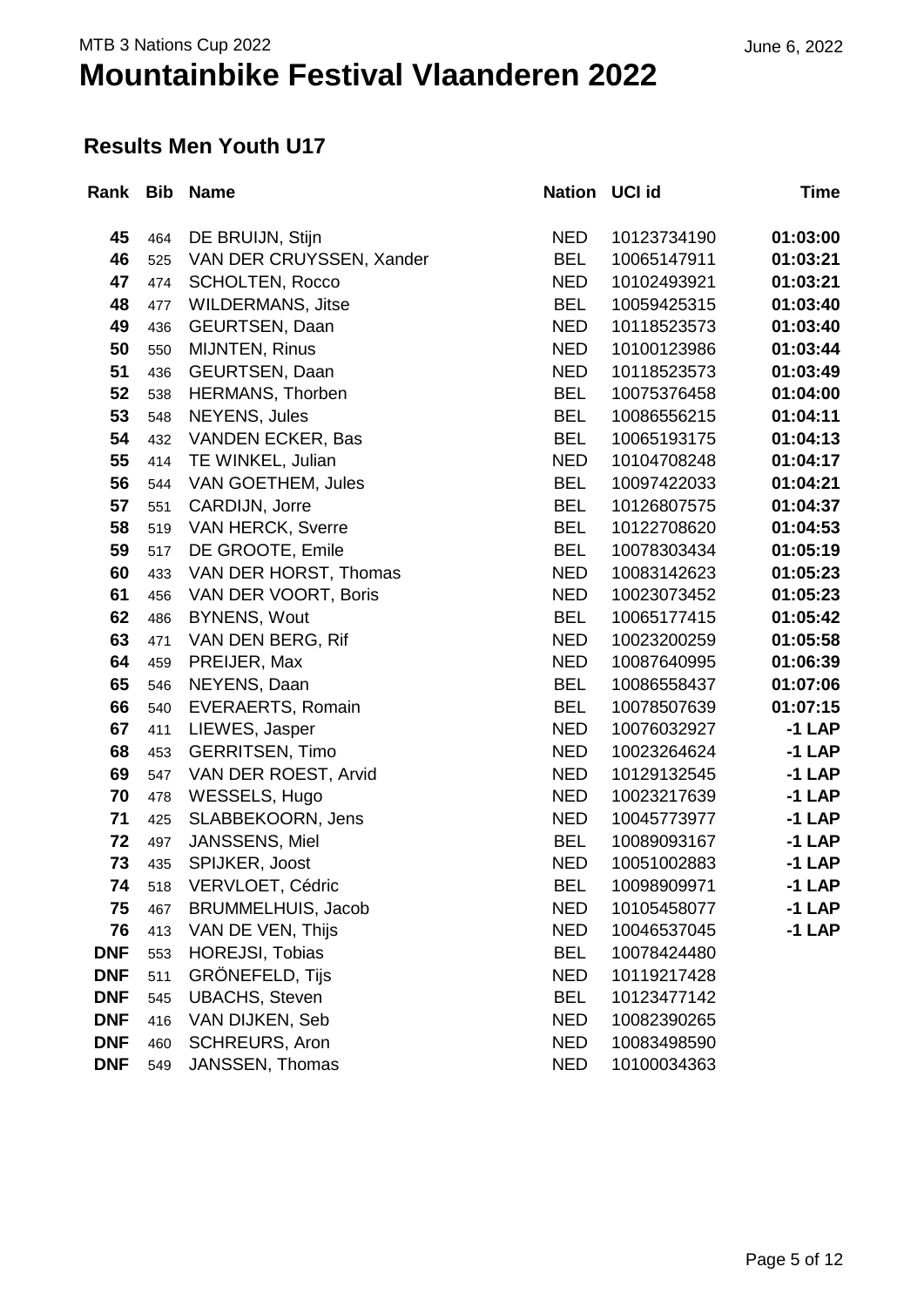#### **Results Women Elite**

| Rank Bib       |     | <b>Name</b>                 | Nation UCI id |             | <b>Time</b>   |
|----------------|-----|-----------------------------|---------------|-------------|---------------|
| 1              | 631 | VAN EMPEL, Fem              | <b>NED</b>    | 10059824126 | 01:10:09      |
| $\mathbf{2}$   | 648 | ALVARADO, Ceylin del Carmen | <b>NED</b>    | 10009857305 | 01:11:49      |
| $\mathbf{3}$   | 610 | HARTOG, Larissa             | <b>NED</b>    | 10022713946 | 01:13:39      |
| 4              | 604 | CARFORA, Romana             | <b>NED</b>    | 10022721020 | 01:15:21      |
| 5              | 639 | VAN DOORN, Rosa             | <b>NED</b>    | 10091844432 | 01:15:51      |
| 6              | 613 | <b>OFFEREIN, Iris</b>       | <b>NED</b>    | 10023414063 | 01:17:54      |
| $\overline{7}$ | 608 | COX, Dirkje                 | <b>NED</b>    | 10052857102 | 01:18:16      |
| 8              | 635 | <b>SCHEVENELS, Lies'l</b>   | <b>BEL</b>    | 10065039086 | 01:21:21      |
| 9              | 611 | HOEGEE, Fenna               | <b>NED</b>    | 10074705643 | 01:21:56      |
| 10             | 606 | <b>BODEMANN, Kim</b>        | <b>NED</b>    | 10015776931 | 01:22:40      |
| 11             | 614 | PENNINGS, Hilde             | <b>NED</b>    | 10022811855 | 01:23:12      |
| 12             | 637 | VAN LIMPT, Annemijn         | <b>NED</b>    | 10123292741 | 01:24:07      |
| 13             | 615 | NIJLAND, Maaike             | <b>NED</b>    | 10092505446 | $-1$ LAP      |
| 14             | 617 | VIVEEN, Jacobien            | <b>NED</b>    | 10022707276 | $-1$ LAP      |
| 15             | 621 | VAN DE POL, Ella            | <b>NED</b>    | 10123823312 | $-1$ LAP      |
| 16             | 607 | THYS, Tiany                 | <b>BEL</b>    | 10064981189 | $-1$ LAP      |
| 17             | 623 | BAKKER, Lola                | <b>NED</b>    | 10023282004 | $-1$ LAP      |
| 18             | 640 | <b>BOIDEQUIN, Laurine</b>   | <b>BEL</b>    | 10016354786 | <b>-1 LAP</b> |
| 19             | 618 | VAN VEEN, Vica              | <b>NED</b>    | 10063469003 | -1 LAP        |
| 20             | 609 | SLEGERS, Amber              | <b>BEL</b>    | 10064986748 | <b>-1 LAP</b> |
| 21             | 649 | <b>BALCI, Asuman Burcu</b>  | <b>TUR</b>    | 10004461778 | -2 LAPS       |
| 22             | 626 | VAN BAAR, Paula             | <b>NED</b>    | 10125190103 | -2 LAPS       |
| <b>DNF</b>     | 633 | FRANCK, Alicia              | <b>BEL</b>    | 10008128984 |               |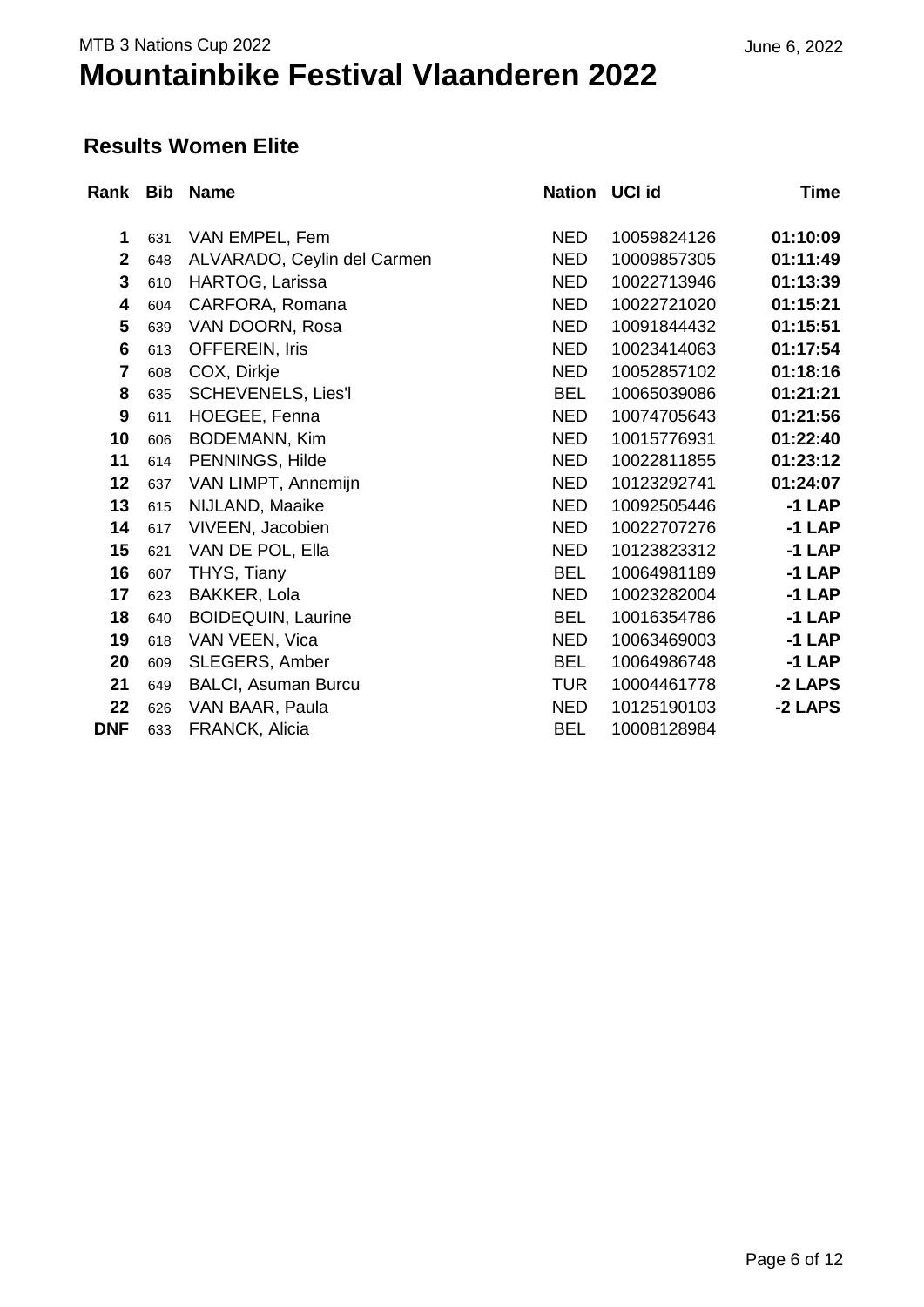#### June 6, 2022

### **Results Women Junior U19**

| Rank         | <b>Bib</b> | <b>Name</b>           | <b>Nation</b> | <b>UCI id</b> | <b>Time</b> |
|--------------|------------|-----------------------|---------------|---------------|-------------|
|              |            |                       |               |               |             |
| 1            | 723        | GRÉGOIRE, Julia       | <b>BEL</b>    | 10078354459   | 01:03:46    |
| $\mathbf{2}$ | 700        | CNOSSEN, Luna         | <b>NED</b>    | 10023300996   | 01:03:54    |
| 3            | 701        | LOOIENGA, Isa         | <b>NED</b>    | 10023281600   | 01:06:35    |
| 4            | 712        | ZWIEP, Annelot        | <b>NED</b>    | 10023327874   | 01:08:39    |
| 5            | 713        | PLANCKAERT, Nova      | <b>BEL</b>    | 10086503772   | 01:10:17    |
| 6            | 709        | MAES, Laura           | <b>BEL</b>    | 10065113858   | 01:10:36    |
| $\mathbf{7}$ | 711        | VOS, Lieke            | <b>NED</b>    | 10023289377   | 01:14:46    |
| 8            | 704        | VERMEER, Gaby         | <b>NED</b>    | 10085931573   | 01:15:51    |
| 9            | 710        | NIELEN, Maartje       | <b>NED</b>    | 10094020565   | 01:18:44    |
| <b>DNF</b>   | 749        | <b>SCHMITZ, Anouk</b> | <b>LUX</b>    | 10064818818   |             |
| <b>DNF</b>   | 724        | VAN DER MEULEN, Julia | <b>NED</b>    | 10045768422   |             |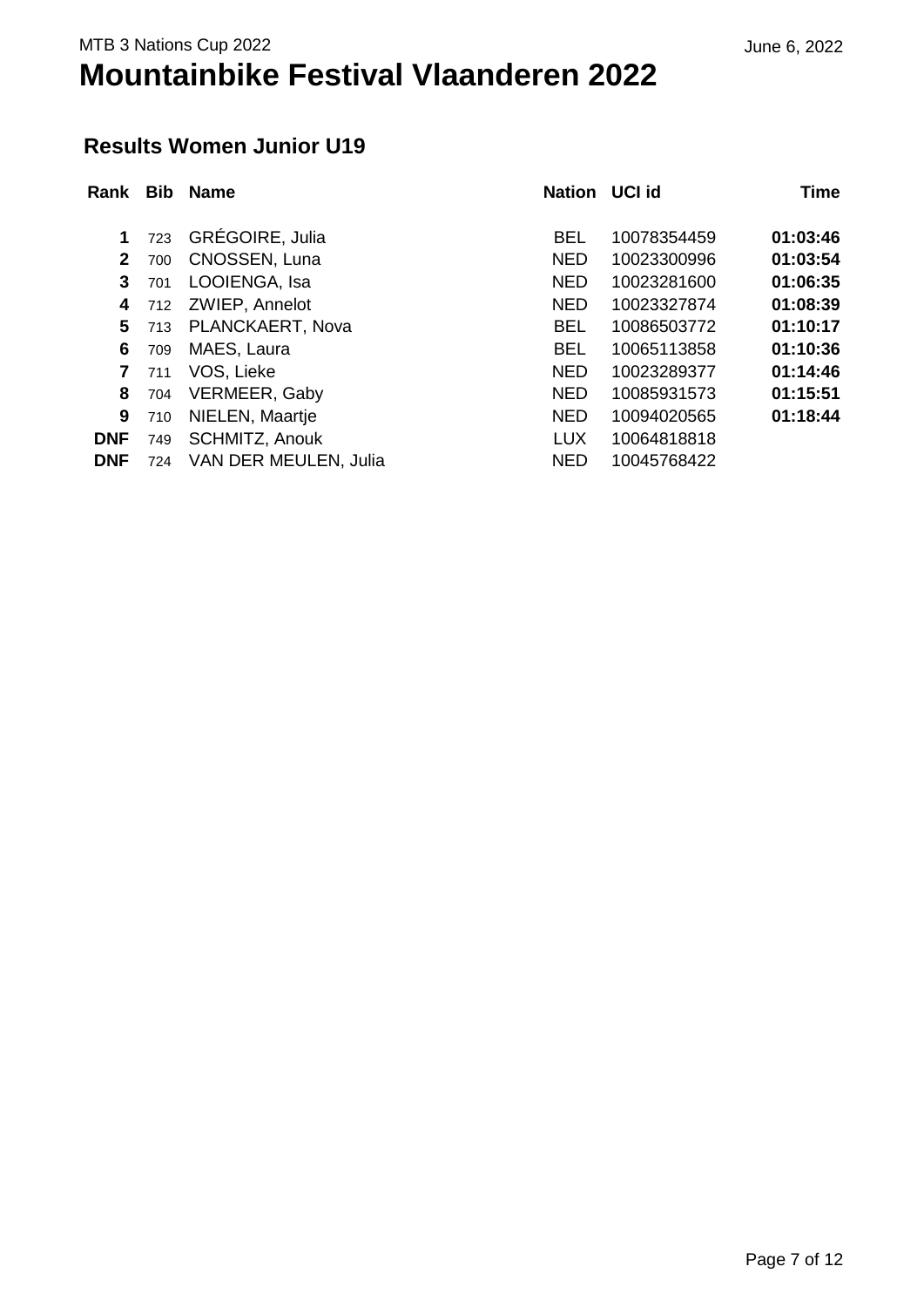#### June 6, 2022

### **Results Women Youth U17**

| Rank         | <b>Bib</b> | <b>Name</b>           | <b>Nation</b> | <b>UCI id</b> | <b>Time</b> |
|--------------|------------|-----------------------|---------------|---------------|-------------|
|              |            |                       |               |               |             |
| 1            | 723        | GRÉGOIRE, Julia       | <b>BEL</b>    | 10078354459   | 01:03:46    |
| $\mathbf{2}$ | 700        | CNOSSEN, Luna         | <b>NED</b>    | 10023300996   | 01:03:54    |
| 3            | 701        | LOOIENGA, Isa         | <b>NED</b>    | 10023281600   | 01:06:35    |
| 4            | 712        | ZWIEP, Annelot        | <b>NED</b>    | 10023327874   | 01:08:39    |
| 5            | 713        | PLANCKAERT, Nova      | <b>BEL</b>    | 10086503772   | 01:10:17    |
| 6            | 709        | MAES, Laura           | <b>BEL</b>    | 10065113858   | 01:10:36    |
| $\mathbf{7}$ | 711        | VOS, Lieke            | <b>NED</b>    | 10023289377   | 01:14:46    |
| 8            | 704        | VERMEER, Gaby         | <b>NED</b>    | 10085931573   | 01:15:51    |
| 9            | 710        | NIELEN, Maartje       | <b>NED</b>    | 10094020565   | 01:18:44    |
| <b>DNF</b>   | 749        | <b>SCHMITZ, Anouk</b> | <b>LUX</b>    | 10064818818   |             |
| <b>DNF</b>   | 724        | VAN DER MEULEN, Julia | <b>NED</b>    | 10045768422   |             |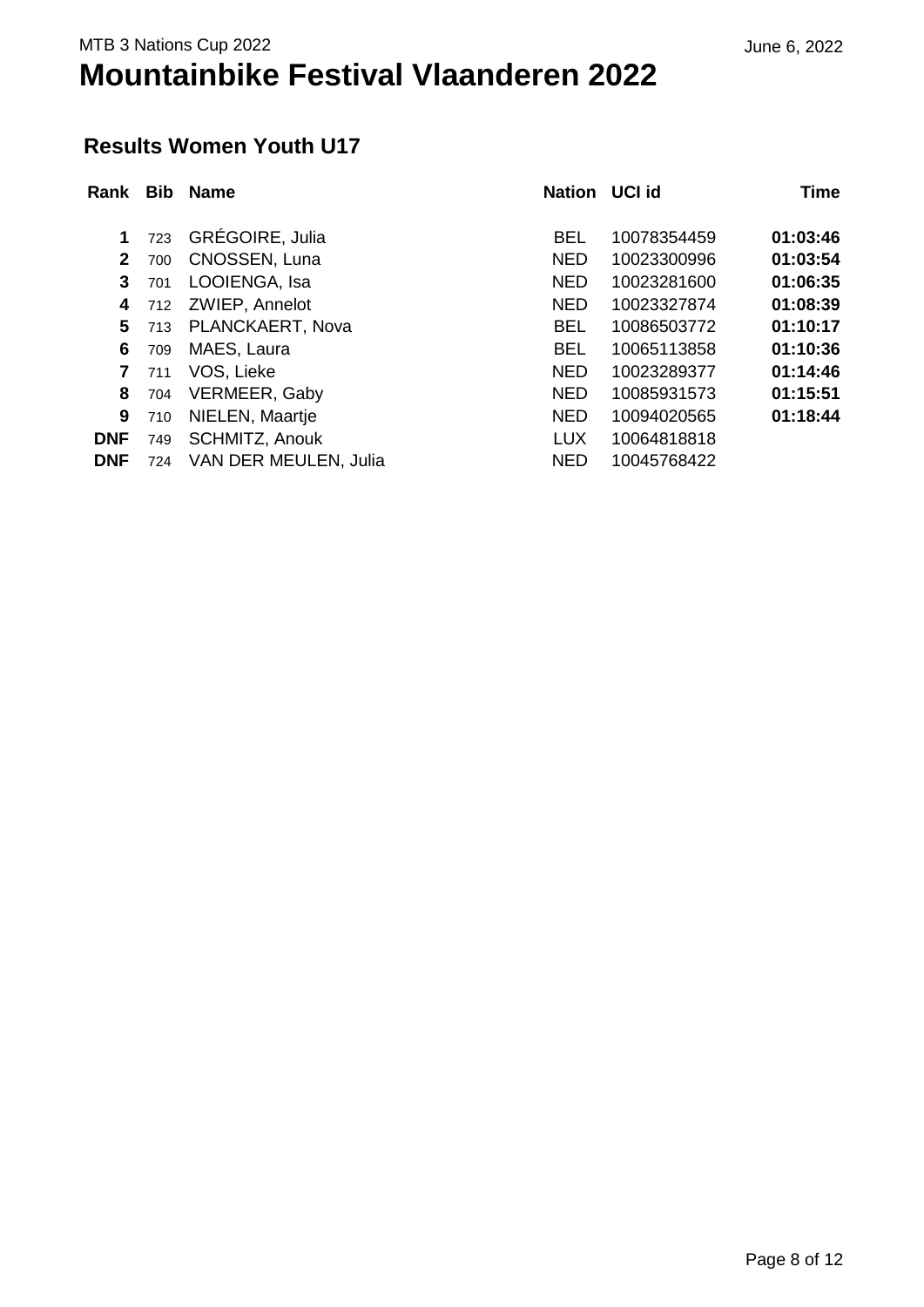### June 6, 2022

#### **Results Men Amateurs / Elite 3**

| Rank         | <b>Bib</b> | <b>Name</b>            | <b>Nation</b> | <b>UCI id</b> | <b>Time</b> |
|--------------|------------|------------------------|---------------|---------------|-------------|
| 1            | 1018       | DE BEUS, Randy         | <b>NED</b>    | 10014702049   | 01:08:43    |
| $\mathbf{2}$ | 1035       | <b>BOLLEN, Stan</b>    | <b>BEL</b>    | 10015471581   | 01:08:43    |
| 3            | 1004       | VAN DE HATERD, Lars    | <b>NED</b>    | 10022796802   | 01:09:49    |
| 4            | 1099       | DEUTEKOM, Mike         | <b>NED</b>    | 10022821252   | 01:10:13    |
| 5            | 1003       | DE VOGEL, Sterrin      | <b>NED</b>    | 10091614359   | 01:10:54    |
| 6            | 1020       | HUITEMA, Sem           | <b>NED</b>    | 10007654795   | 01:11:27    |
| 7            | 1017       | <b>BLOEM, Arvin</b>    | <b>NED</b>    | 10022718895   | 01:11:46    |
| 8            | 1000       | DEN DIKKEN, Jamie      | <b>NED</b>    | 10104738560   | 01:12:22    |
| 9            | 811        | <b>BOECKX, Steven</b>  | <b>BEL</b>    | 10012988987   | 01:13:39    |
| 10           | 1025       | <b>HOPSTAKEN, Sten</b> | <b>NED</b>    | 10129661702   | 01:13:43    |
| 11           | 1007       | STAALS, Frank          | <b>NED</b>    | 10071651254   | 01:14:34    |
| 12           | 1032       | HUSSON, Kobe           | <b>BEL</b>    | 10016420969   | 01:18:35    |
| 13           | 1033       | PEETERS, Jorre         | <b>BEL</b>    | 10016453305   | $-1$ LAP    |
| 14           | 804        | VISKER, Maarten        | <b>NED</b>    | 10022821555   | $-1$ LAP    |
| 15           | 802        | <b>BARKHUIS, Bart</b>  | <b>NED</b>    | 10005617896   | $-1$ LAP    |
| <b>DNF</b>   | 1030       | HILVEN, Brent          | <b>BEL</b>    | 10065015343   |             |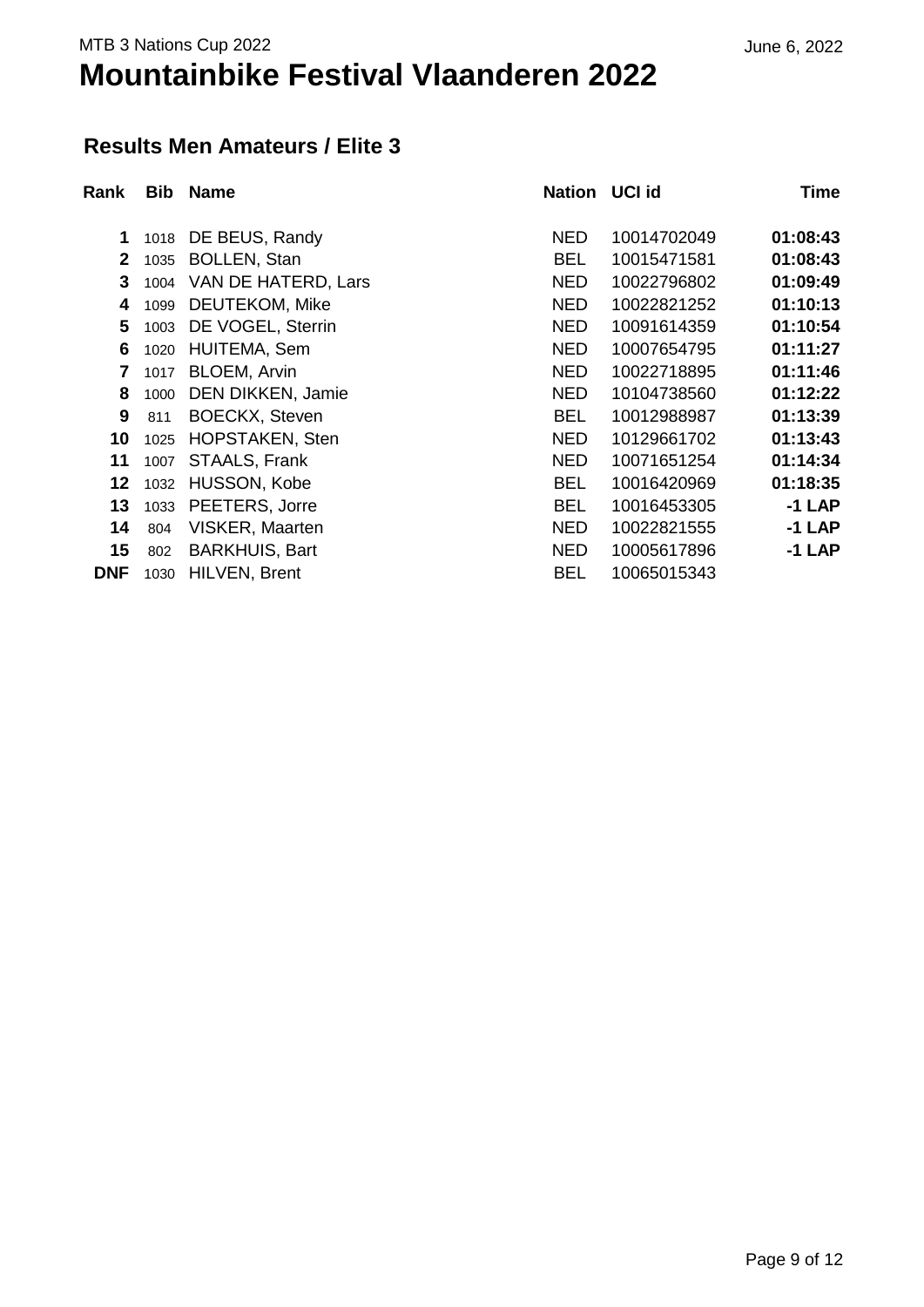### **Results Men Masters 1 (35+)**

| Rank         | <b>Bib</b> | <b>Name</b>             | Nation UCI id |             | <b>Time</b> |
|--------------|------------|-------------------------|---------------|-------------|-------------|
| 1            | 813        | COOLS, David            | <b>BEL</b>    | 10111887763 | 01:11:56    |
| $\mathbf{2}$ | 812        | <b>BERTELS, Jef</b>     | <b>BEL</b>    | 10062836075 | 01:12:32    |
| 3            | 814        | MUTSAERTS, Egon         | <b>BEL</b>    | 10055478728 | 01:13:07    |
| 4            | 859        | VAN GORP, Wim           | <b>BEL</b>    | 10065212171 | 01:13:16    |
| 5            | 878        | LORENZEN, Sven          | <b>GER</b>    | 10049497666 | 01:13:24    |
| 6            | 850        | <b>BROUCKMANS, Yoni</b> | <b>BEL</b>    | 10065211666 | 01:14:40    |
| 7            | 805        | KILPERT, Fabian         | <b>GER</b>    | 10071746638 | 01:15:08    |
| 8            | 803        | <b>BOECKMANS, Bart</b>  | <b>BEL</b>    | 10012754672 | 01:15:42    |
| 9            | 874        | BAND, Roy               | <b>NED</b>    | 10023271492 | 01:18:12    |
| 10           | 815        | VAN WAMELEN, Christian  | <b>NED</b>    | 10011583194 | $-1$ LAP    |
| 11           | 801        | VAN DEN BOS, Stefan     | <b>NED</b>    | 10022772247 | $-1$ LAP    |
| <b>DNF</b>   | 806        | TROMP, Guido            | <b>NED</b>    | 10116425949 |             |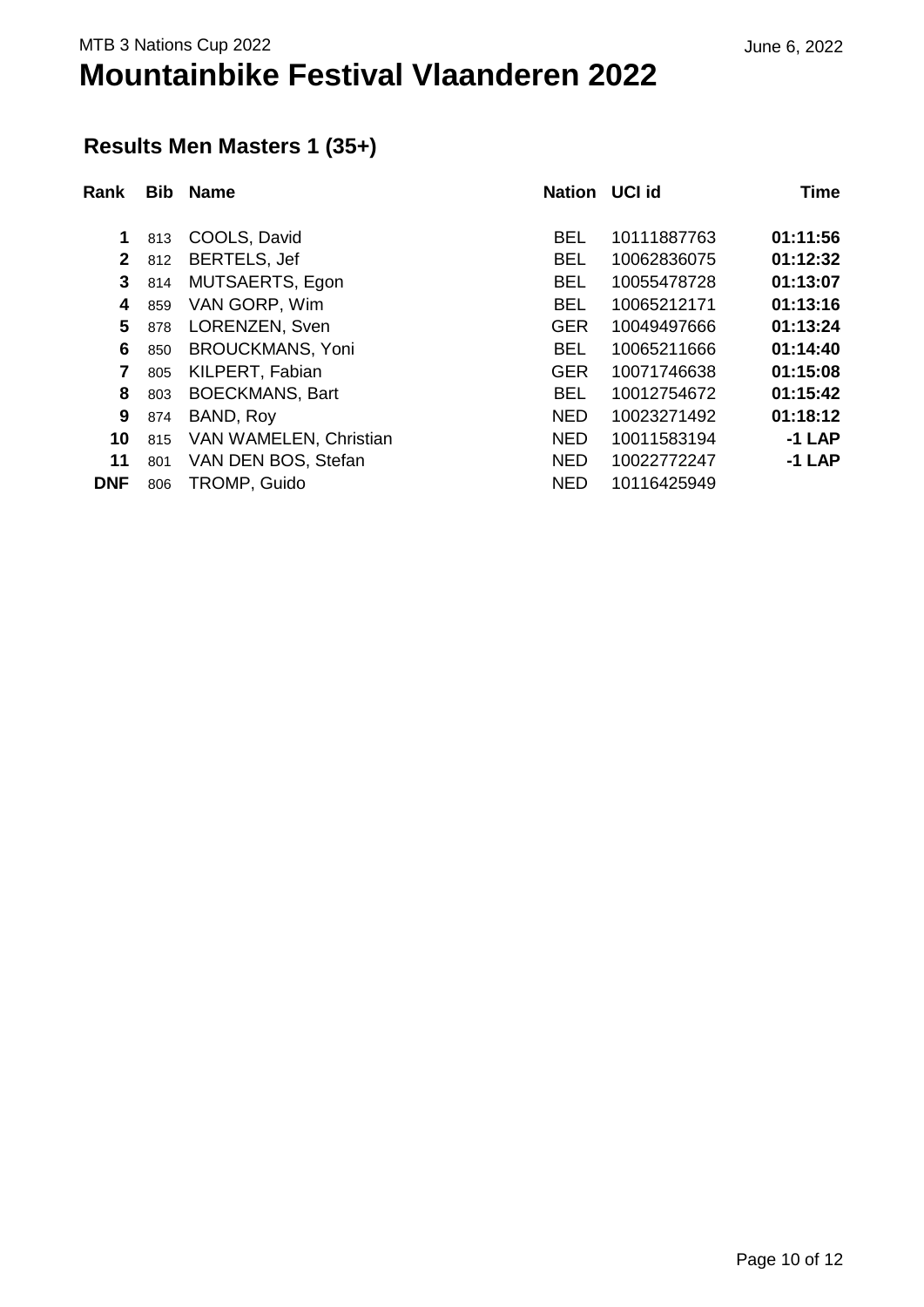### June 6, 2022

### **Results Men Masters 2 (45+)**

| Rank         | <b>Bib</b> | <b>Name</b>               | <b>Nation</b> | <b>UCI id</b> | <b>Time</b> |
|--------------|------------|---------------------------|---------------|---------------|-------------|
| 1            | 886        | <b>DELFOSSE, Gerrit</b>   | <b>BEL</b>    | 10003596458   | 01:10:28    |
| $\mathbf{2}$ | 956        | DE VRIES, Micha           | <b>NED</b>    | 10002338185   | 01:11:10    |
| 3            | 955        | <b>TEMPST, Kurt</b>       | <b>BEL</b>    | 10010584805   | 01:12:58    |
| 4            | 853        | VAN SOEST, Jan            | <b>NED</b>    | 10014419436   | 01:16:01    |
| 5            | 959        | VAN DE PERRE, Nick        | <b>BEL</b>    | 10045920790   | $-1$ LAP    |
| 6            | 950        | TAS, Patrick              | <b>BEL</b>    | 10015365487   | $-1$ LAP    |
| 7            | 952        | WIT, Gerard               | <b>NED</b>    | 10071224757   | $-1$ LAP    |
| 8            | 893        | DONNÉ, Mark               | <b>BEL</b>    | 10036505023   | $-1$ LAP    |
| 9            | 858        | NIELEN, Peter             | <b>NED</b>    | 10022968368   | $-1$ LAP    |
| 10           | 868        | VAN DER LEE, Maurice      | <b>NED</b>    | 10022954325   | $-1$ LAP    |
| 11           | 984        | <b>VAN HERCK, Gregory</b> | <b>BEL</b>    | 10124235560   | $-1$ LAP    |
| 12           | 873        | POTT, Thorsten            | <b>GER</b>    | 10006506155   | -2 LAPS     |
| <b>DNF</b>   | 863        | VAN ENGELENHOVEN, Frank   | <b>NED</b>    | 10098742748   |             |